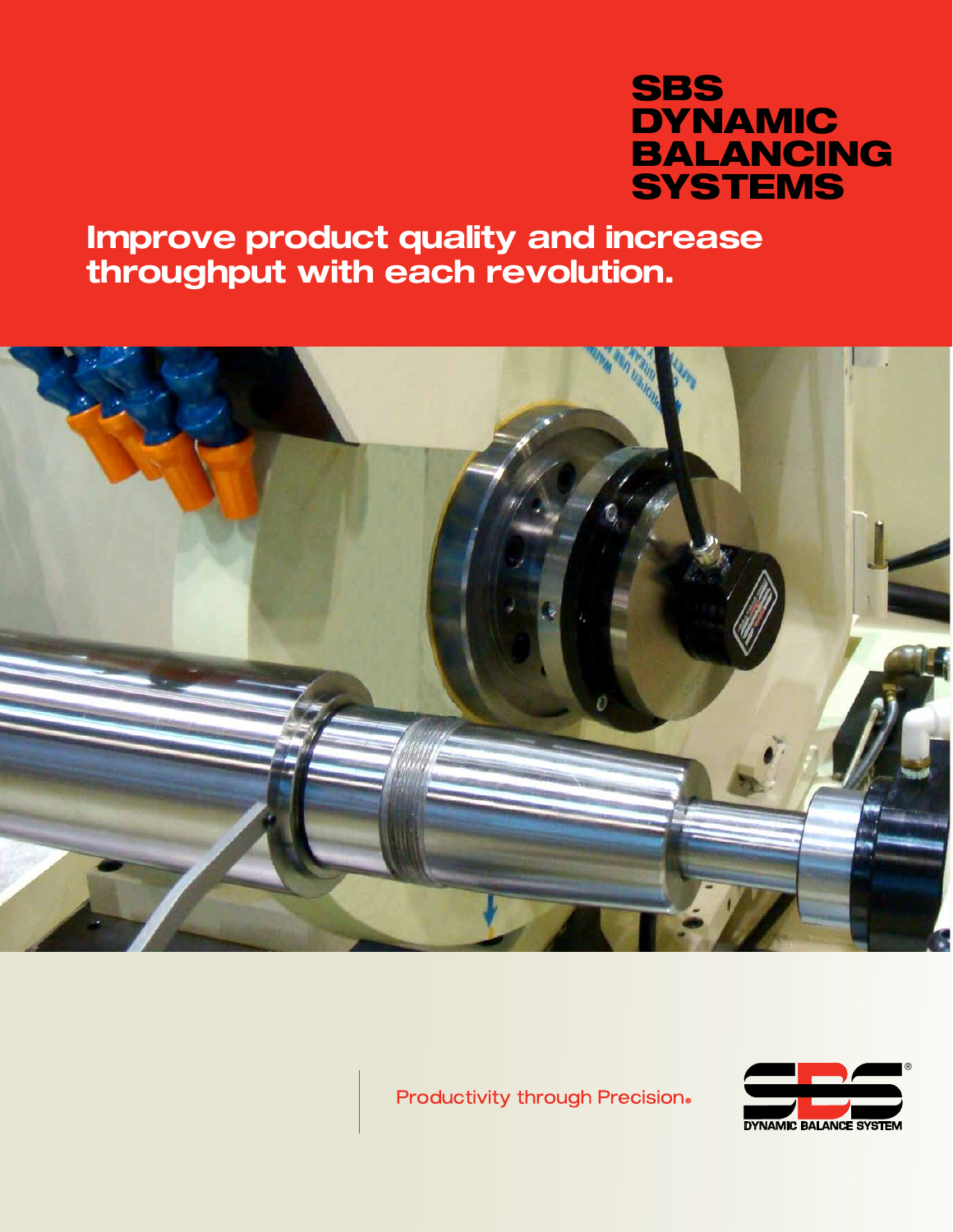**SBS is the industry standard for quality, accuracy, and customer service in grinding applications, no matter where in the world you turn.**

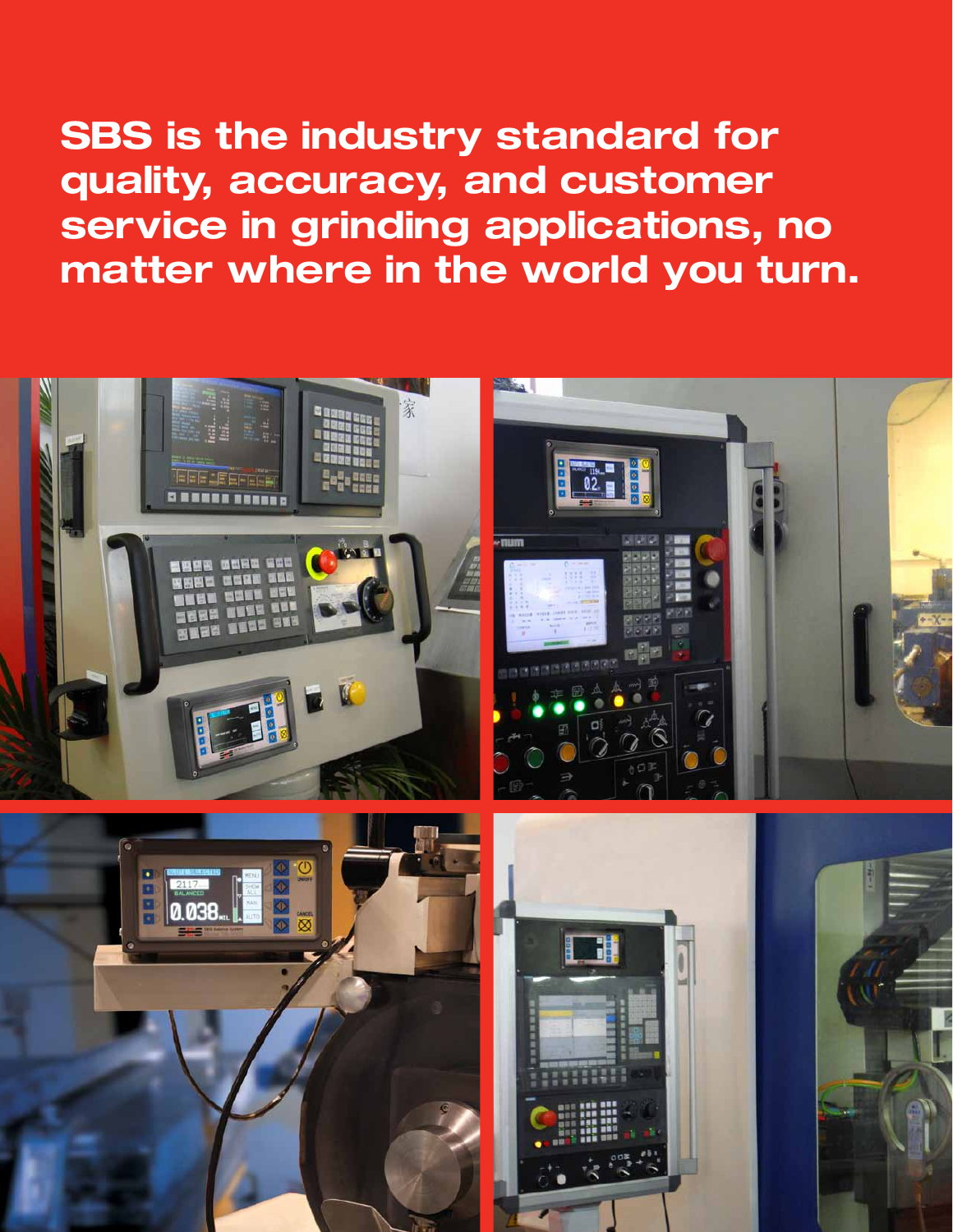### Manual Balancing

Manual balancing consists of a manual balance control unit, a vibration sensor and RPM sensor.

Manual balancing permits the operator to balance the wheel before operation by adjusting the fixed position or spread-angle balance weights. Consisting of a computer control unit, a vibration sensor and an RPM sensor, the SBS manual balancing solution detects and measures the imbalance, calculates the compensation needed to eliminate the imbalance and guides the operator in manually placing the balance weights at calculated positions. This solution provides a lower cost alternative for dedicated machine tool balancing.

#### **Balancer System Principle**



The system operates on the principle of mass compensation for wheel imbalance. The balance head contains two movable eccentric weights, each weight is driven by electric motors through a precision gear train. These weights can be repositioned to offset any imbalance in a grinding wheel.



### Automatic Balancing

Auto balancing is elegantly simple: a computer control panel, a vibration sensor, spindle mounted adaptor and a balance head (either external or internal to the spindle).

Automatic balancing enables the operator to ensure proper balancing with just the push of a button. The SBS automatic balancing solution is comprised of a computer control unit such as the SB-5500, an SBS vibration sensor, an SBS spindlemounted adapter and an SBS balancer (in either external or internal configurations). Once activated, the sensor attached to the grinding machine measures the imbalance and transmits this signal to the control unit, which automatically adjusts the position of counterweights inside the balancer to automatically and dynamically eliminate the vibration of the machine.

#### **Internal Balancers System Principle**



Internal Balancers use internal motors and precision gear trains to position two balance weights inside the unit, to compensate

for imbalance in the spinning wheel/ spindle assembly. Power transfer systems are identical to external balancers, either long life rotary slip ring, or non-contact systems are available.

#### **Hydrokompenser System Principles**

The Hydrokompenser is the original automatic balance system, designed for high-speed applications. The



Hydrokompenser system uses machine coolant, water, or other available fluids to perform balancing.

## Process Monitoring

Process monitoring involves the detection and analysis of high frequency noise (acoustic emission or AE) generated by the grinding process. The AE-1000 and the AEMS add-in card for the SB-5500 help reduce air grind time and provide automatic crash protection by using proprietary acoustic detection technology.

SBS offers different versions of our AEMS (Acoustical Emission Monitoring System) that provide our customers the capability to monitor their grinding process with exceptional precision. The AE-1000 acoustic monitor is a basic control that offers crash protection and two programmable process limits that can be used for Gap elimination or monitoring grind quality. The AEMS add-in card for the SB-5500 control offers more flexibility with a separate Gap and Crash Limit, as well as sixteen sets of programmable process limits. The AEMS product line uses proprietary acoustic sensor technology to monitor the high frequency signals generated on the grinding machine structure during key events in the grinding process. The user can set up the system easily and quickly, and immediately reap the benefits of improved control over the grinding process.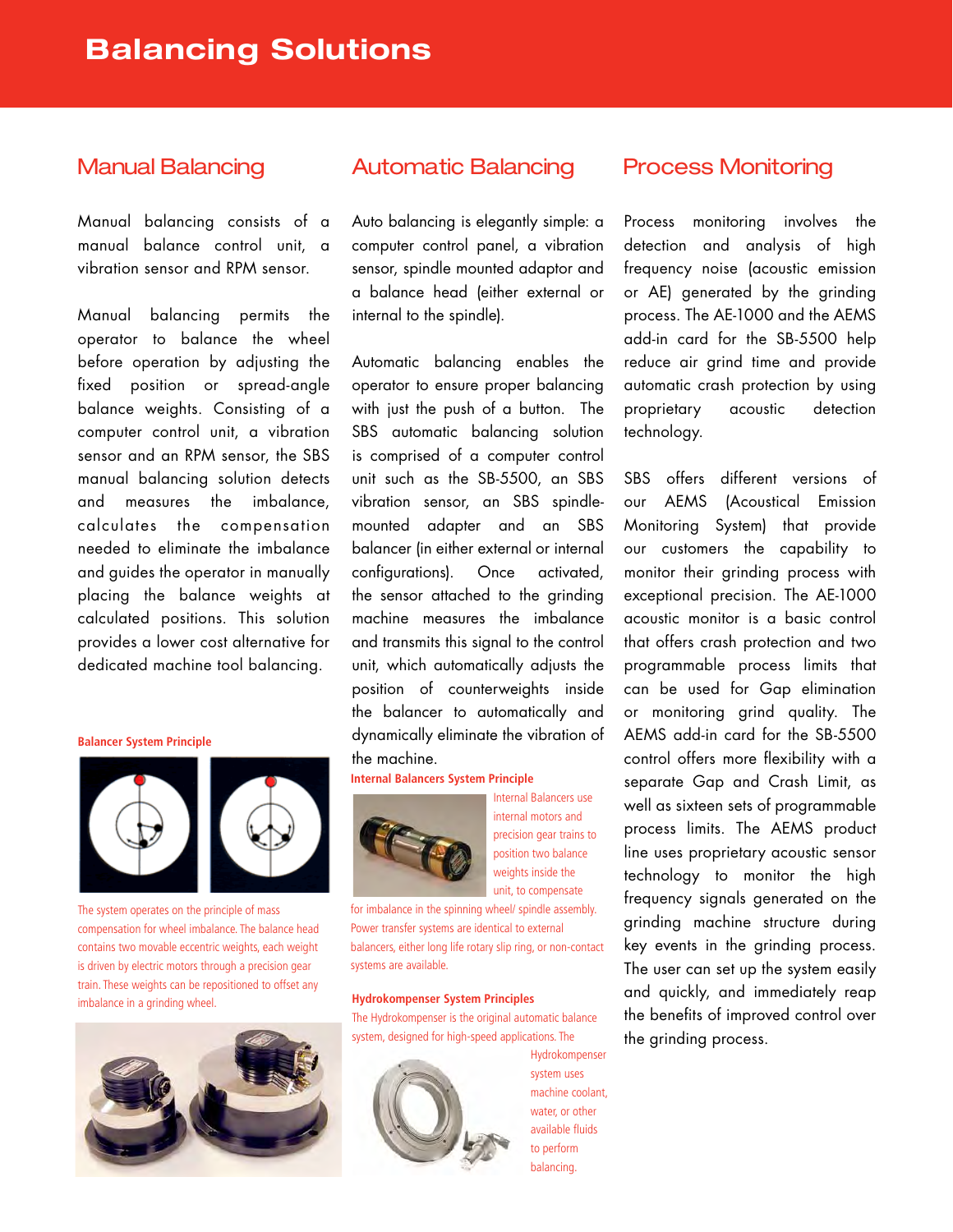

# Model SB-5500 Full-Featured Balance and Process Control Platform

## DETACHABLE DISPLAY. More DATA UPFRONT. BALANCES to .02 micron.

SBS strengthens its reputation as the world leader in automatic dynamic balancing and process monitoring for the grinding industry with the SB-5500 controller. With its all-digital electronic design, compact size and larger high resolution detachable display, the SB-5500 provides unsurpassed accuracy (up to 0.02 micron), speed (300-30,000 RPM) and flexibility (four-channel capability).

The SB-5500 is easy to install and easy to use. Quick setups and dynamic graphic displays keep you well informed and in control of the grinding process. Optional virtual screen software lets you see readings on your existing monitor, or detach the display panel for installation where you want it. As an inexpensive and permanent installation, the SB-5500 takes the challenge out of grinding wheel balancing, helping you to improve part quality, increase efficiency, and save money.

### Benefits

- Increases throughput by saving setup time
- Improves part quality by automatically balancing to 0.02 micron
- All-digital electronic design increases operating life and reliability
- Easy to install and operate
- Longer life for grinding wheels, dressing wheels and spindle bearing
- Works with existing SBS installations
- Profibus, Ethernet and USB 2.0 communication compatibility
- International adaptability: voltage, frequency, communication, and display language
- Four-channel capability reduces costs by permitting balancing of multiple machines
- Backed by world-class SBS customer service



Quick Detachable Multi-Channel Status Large, High Resolution Intuitive Menu

Display Indicators Color Display Interface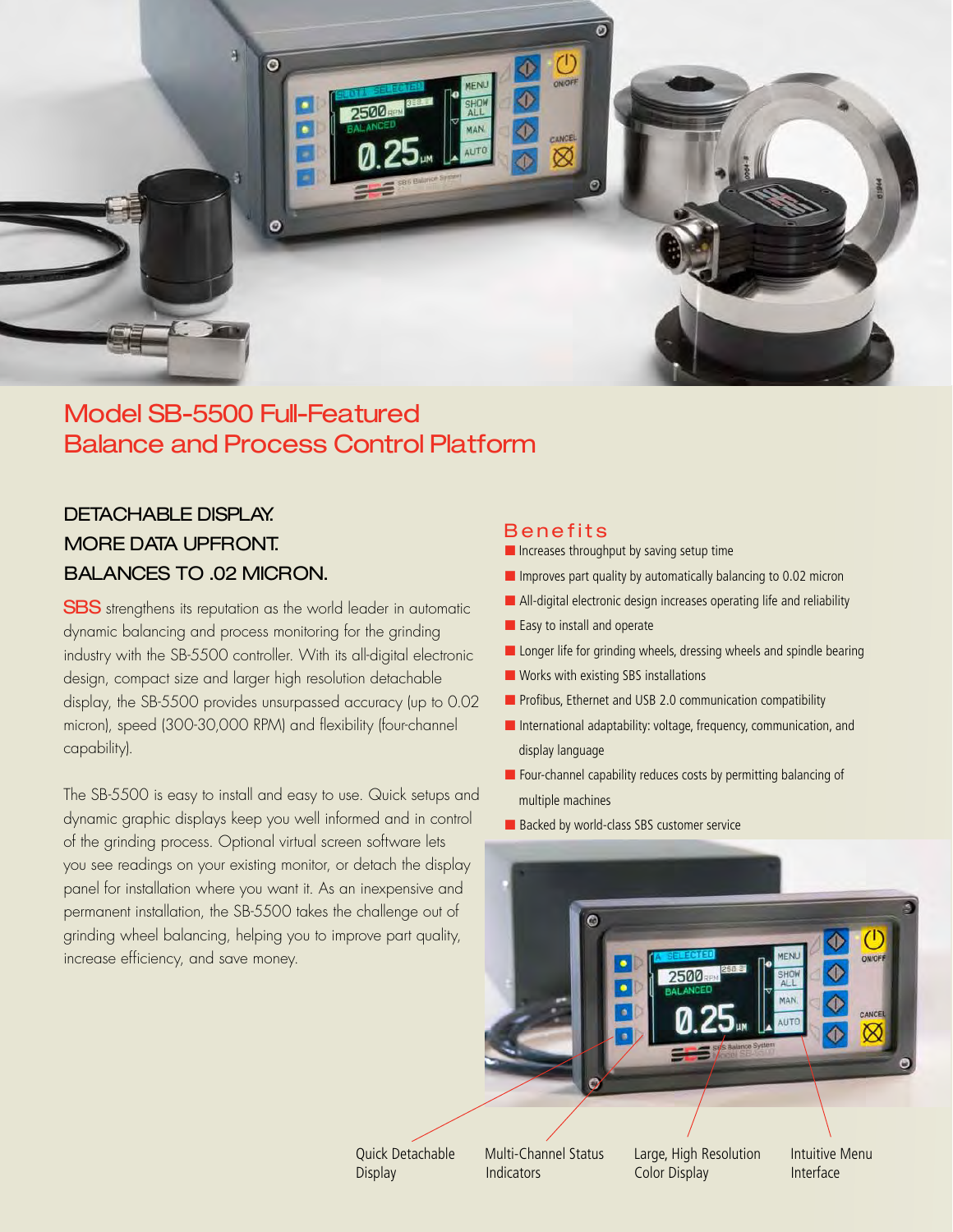

# Model SB-1000 Simplified Balance Control

## Compact form factor. Single spindle. BALANCES to .02 micron.

The SB-1000 is an easy to use, compact dynamic balancing system that provides full functionality, including both an automatic and a manual balancing mode, at an entrylevel price. This single machine control provides exceptional accuracy, capable of balancing to a tolerance as low as 0.02 microns peak-to-peak displacement over a spindle range of 300 to 30,000 RPM. With its digital design and intuitive icondriven user interface, the SB-1000 is simple to install on existing equipment and can be easily integrated through the grinding machine CNC/PLC hardwire interface.

The SB-1000's Manual Balance mode not only provides the most economical manual balancing solutions, it also provides real-time display of vibration and RPM levels.

#### Benefits

- Automatic and manual balancing modes in one product
- Increases throughput by saving setup time
- Improves part quality by automatically balancing to 0.02 micron
- All-digital electronic design increases operating life and reliability
- Easy to install and operate
- Longer life for grinding wheels, dressing wheels and spindle bearing
- Works with existing SBS installations
- Profibus, Ethernet and USB 2.0 communication compatibility
- Backed by world-class SBS customer service

**1. External Bolt-on Sensor** For retrofit applications **2. In-Spindle Sensor** For mounting into a spindle shaft **3. Fluid Sensor** For difficult to reach applications



# Model AE-1000 Simplified Acoustic Emission Monitoring

## IT prevents crashes. It eliminates gap time. IT CUTS cycle time by 20%.

The SBS AE-1000 reduces air grinding time and alerts the operator of crash conditions by using proprietary acoustic detection technology to monitor and analyze the high frequency signals generated by the grinding process.

The AE-1000 reports initial contact between the wheel and a new part to the machine control system so it can stop wheel in-feed without operator intervention, which can save up to 20% of the typical cycle time. It can also detect and report abnormal contact from an incorrectly loaded part or fixture within milliseconds, allowing the in-feed to be stopped, avoiding a crash, damage or injury.

#### Benefits

- Precise monitoring of the grinding process
- Rapid, automatic grinding-wheel in-feed
- Increased productivity by up to 20%
- Cuts cycle time by eliminating gap time
- Works with a wide variety of grinding machine types
- Sensor options accommodate diverse environments
- Backed by world-class SBS customer service